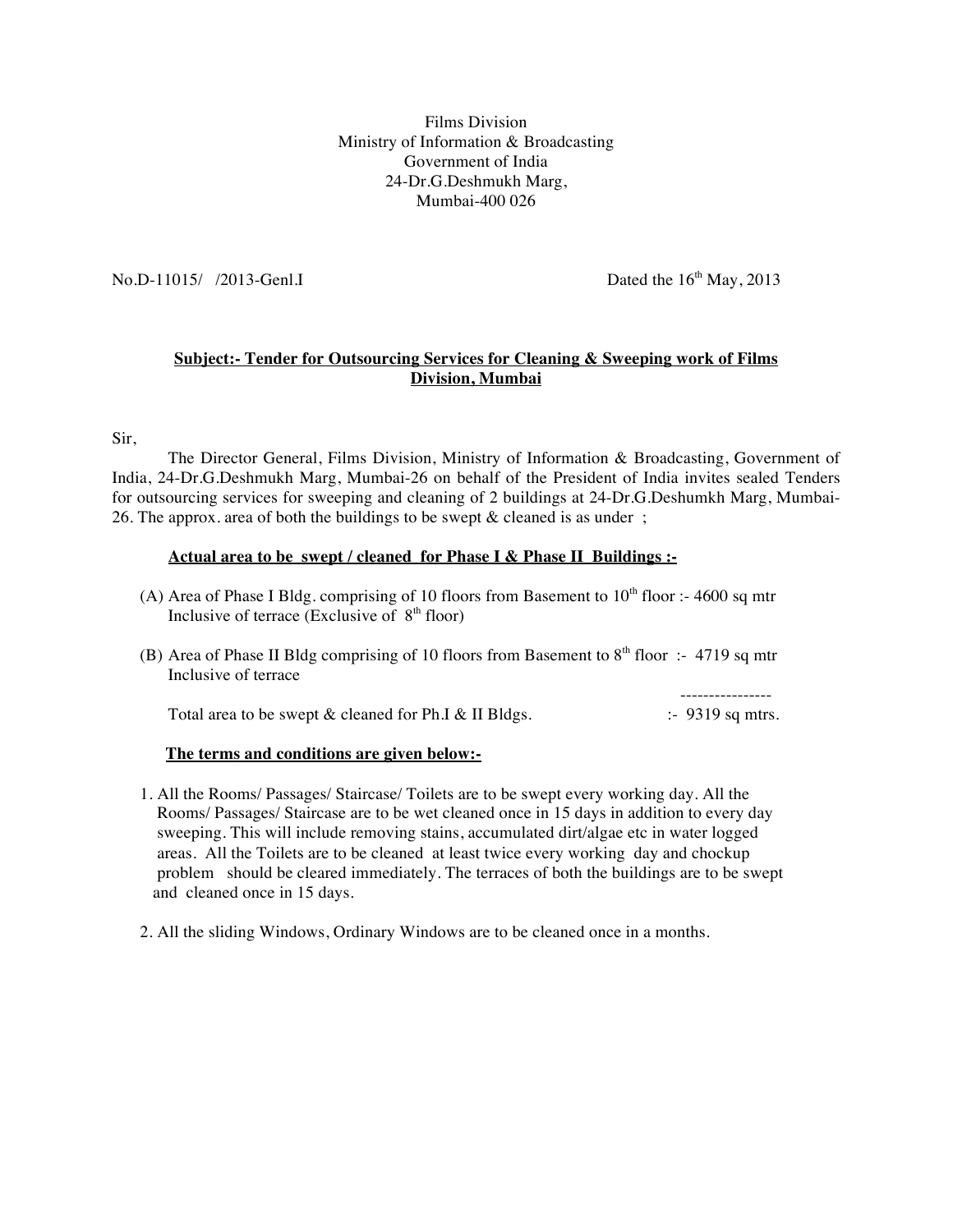- 3. All the material for sweeping and cleaning including stain removers, phenyl, soap etc are to be supplied by the contractor. The material regularly used should be of **standard quality (Branded item)**. All the Rooms/ Passages/ Staircase/ Toilets are to be swept & cleaned before 09.30 a.m. on all working days. On weekend, RR-III and Guest Houses are to be cleaned as well as their toilets/bathrooms.
- 4. The offer by the tenderer shall be deemed valid for 90 days from the opening of the tender and no tenderer can withdraw or revoke his offer or revise his quoted rates within the said period of 90 days under any circumstances within or beyond the control of himself.
- **5. Two sweepers** are to be kept for any emergency service upto 5.00 p.m. on all working days. The number of persons deployable including the supervisor shall be mentioned in the tender.
- 6. No advance payment will ordinarily be made by the Films Division. The payment will be arranged by E-payment on presentation of the pre-receipted bill in triplicate on monthly or quarterly basis. TDS as per Income Tax Rules will be deducted from the payment.
- 7. The bidders may inspect the actual area of the rooms, passages, toilets, etc. on any working day ( i.e. Monday to Friday) between 11.00 a.m. and 4.00p.m..
- 8. The Bidder should have **PAN& Service Tax Number** issued by concerned Govt. authorities. Also they should comply with Labour Laws and should have the Govt. schemes like PF/ESI etc. The same must be indicated while submitting the Tender.
- 9. The Bidder shall deposit Bid Security of Rs.5000/- ( Rs. Five Thousand only) in the form of Pay Order or Fixed Deposit Receipt or Bank Guarantee drawn in favour of Accounts Officer, Films Division, Mumbai. The Bid Security will be returned to the Bidder within 30 days of the opening of the tenders. The bid received without the Bid Security will not be considered.
- 10. The successful Bidder will have to submit a Performance Bid Security of an amount of 5% of the total contract charges. The Performance Bid Security should be valid for one year. The Performance Bid Security will be paid back / returned after satisfactory completion of the contract period.
- 11.The Bid Security shall be forfeited by the Films Division in the following Events.
	- 1) If tender is withdrawn during validity period or any extension thereof.
	- 2) If Tender is varied or modified in a manner not acceptable to this organization during the validity period or any extension thereof.
	- 3) If a Tenderer whose tender has been accepted but fails to furnish the Performance Security deposit/performance Bank Guarantee within 14 days of acceptance or tender.